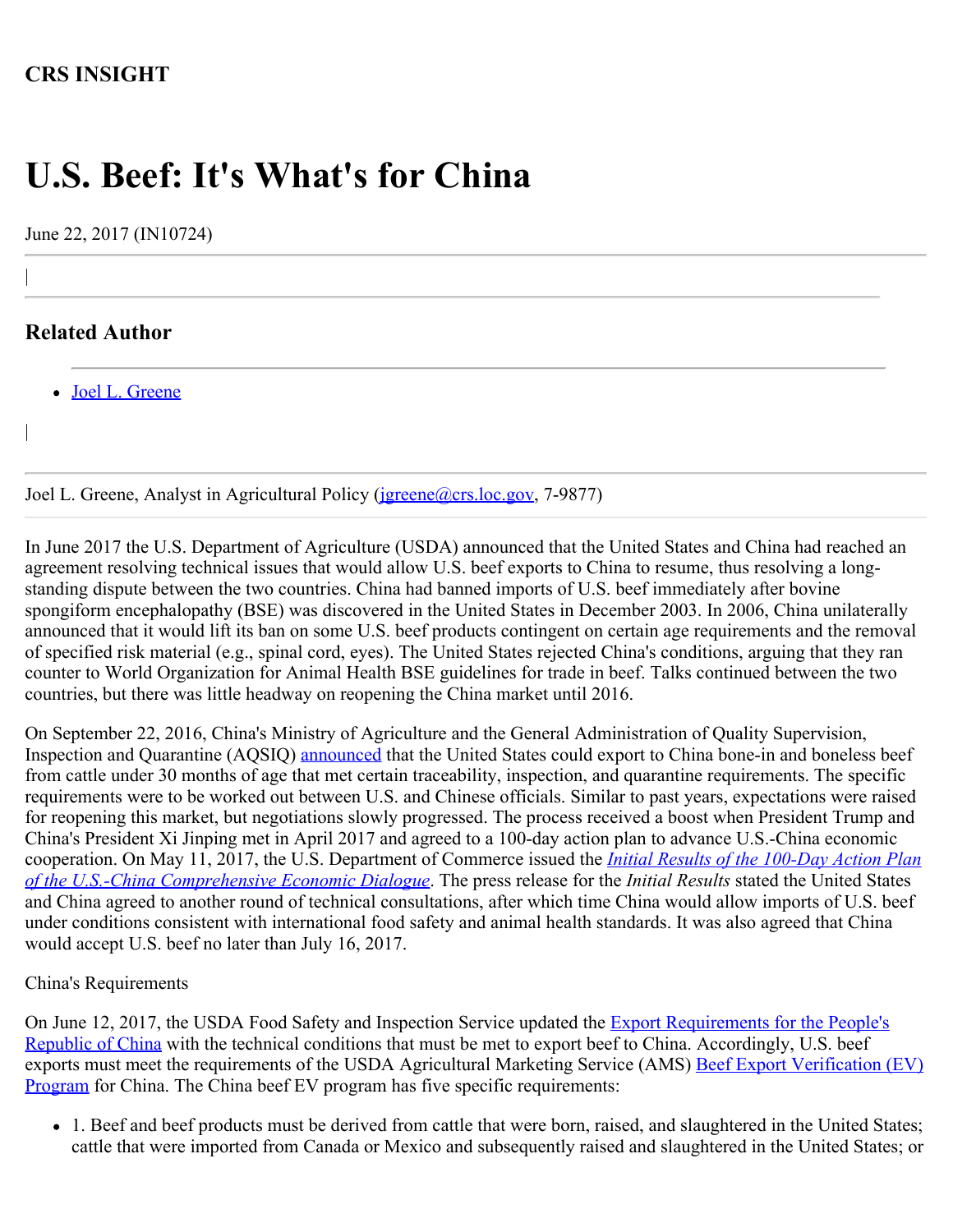cattle that were imported from Canada or Mexico for direct slaughter.

- 2. Cattle must be traceable to the U.S. birth farm using a unique identifier or, if imported, to the first place of residence or port of entry.
- 3. Beef and beef products must be derived from cattle of less than 30 months of age.
- 4. Chilled or frozen bone-in and deboned beef products are eligible for shipment, as well as various offals (i.e., organ meat and parts such as tongue).
- 5. Carcasses, beef, and beef products must be uniquely identified and tracked up until the time of export.

AMS is to verify that U.S. beef exports meet China's cattle requirements through a documented quality management system verified through audits conducted by AMS. A list of establishments eligible to export beef to China is available on the [AMS website](https://www.ams.usda.gov/services/imports-exports/bovine-ovine-and-caprine-export-verification-programs). As of June 20, 2017, six U.S. beef plants are listed as being eligible.

In addition to the beef EV program, U.S. beef exported to China must not contain implanted growth hormones, feed additives, or other chemical compounds such as the lean-enhancing drug ractopamine. If the prohibited substances are detected at the Chinese port of entry, the beef will be rejected, returned to the United States, or destroyed. In addition, exporters are responsible for electronically notifying China's AQSIQ of all scheduled U.S. beef shipments to China.

## Expectations for Beef Exports

According to USDA Foreign Agricultural Service [estimates](https://www.fas.usda.gov/data/livestock-and-poultry-world-markets-and-trade), China became the world's second largest beef importer in 2016. China's beef imports are projected to increase 17% in 2017, maintaining this second position.

During the late 1990s and early 2000s, more than 50% of China's beef imports were sourced from the United States. In 2003, the last year of U.S. access, China's beef imports totaled about 8,100 metric tons (MT), and the United States supplied 65% of Chinese imports that year. China's beef imports have expanded rapidly during the past four years, surpassing 580,000 MT in 2016, with large increases from South America, especially Brazil and Uruguay (**[Table 1](http://www.crs.gov/Reports/IN10724?source=INLanding#_Ref451156395)**). The total value of Chinese beef imports in 2016 was \$2.5 billion. China also imported \$71 million worth of beef offal in 2016.

## Table 1. China's Beef Imports by Source

metric tons

|                    | 2012   | 2013             | 2014             | 2015    | 2016    |
|--------------------|--------|------------------|------------------|---------|---------|
| <b>Brazil</b>      | 8,802  | $\boldsymbol{0}$ | $\boldsymbol{0}$ | 56,429  | 171,157 |
| Uruguay            | 14,497 | 70,334           | 89,080           | 123,206 | 155,441 |
| Australia          | 27,294 | 154,777          | 135,210          | 155,938 | 110,911 |
| <b>New Zealand</b> | 7,456  | 35,375           | 40,384           | 70,266  | 72,053  |
| Argentina          | 220    | 9,220            | 16,983           | 42,688  | 51,957  |
| Other              | 3,221  | 24,525           | 16,983           | 25,310  | 18,782  |